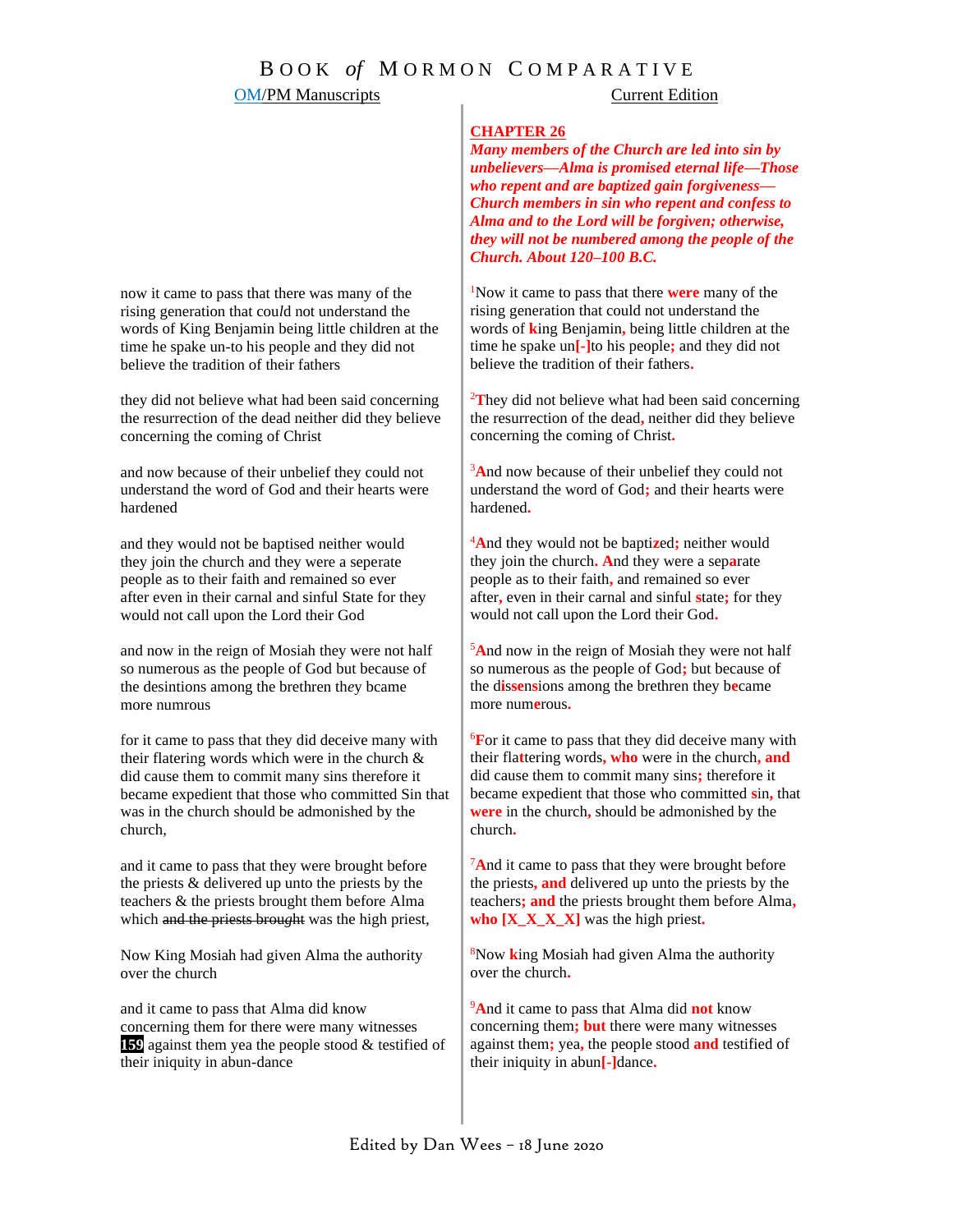# B O O K *of* M O R M O N C O M P A R A T I V E

### OM/PM Manuscripts Current Edition

now there had not any such thing happened before in the church therefore Alma was troubled in his spirit & he caused that they should be brought before the King

& he saith unto the King behold here are many which we have brought before thee which are accused of their brethren yea & they have been taken in divers iniquities and they do not repent of their iniquities therefore we have brought them before thee that thou may judg*e* them according to their crimes

but, King Mosiah saith unto Alma behold I judge them not therefore I deliver them into thy hands to be judged

and now the spirit of Alma was again troubled and he went & enquired of the Lord what he should do concerning this matter for he feared that he should do wrong in the sight of God

& it came to pass that after he had poured out his whole Soul to God the vo-ice of the Lord came to him saying

blessed art thou Alma & blessed are they which were baptised in the waters of Mormon thou art in blesed because of thy exceding faith in the words alone of my serv--ant Aminadi Abinadi

and blesed are they because of their Ex-ceding faith in the words alone which thou hast spoken unto them

& bessed art thou because thou hast established a church among this people & they shall be established & they shall be my people

yea blessed is this peop-le which is willing to bear my name for in my shall they called & they are mine

& because thou hast enquired of me concerning the transgressor<del>◊</del> thou art blessed

thou art my servant and I covenant with thee that thou shalt have eternal life and thou shalt serve me & go forth in my name & shall gather togather my sheep

& he that will hear my voice shall be my sheep & him shall ye receive into the church & him will I also recive

<sup>10</sup>Now there had not any such thing happened before in the church**;** therefore Alma was troubled in his spirit**, and** he caused that they should be brought before the **k**ing**.**

<sup>11</sup>**And** he sai**d[\_]** unto the **k**ing**: B**ehold**,** here are many **whom** we have brought before thee**, who** are accused of their brethren**;** yea**, and** they have been taken in divers iniquities**. A**nd they do not repent of their iniquities**;** therefore we have brought them before thee**,** that thou may**est** judge them according to their crimes**.**

<sup>12</sup>**B**ut**[\_] k**ing Mosiah sai**d[\_]** unto Alma**: B**ehold**,** I judge them not**;** therefore I deliver them into thy hands to be judged**.**

<sup>13</sup>**A**nd now the spirit of Alma was again troubled**;** and he went **and i**nquired of the Lord what he should do concerning this matter**,** for he feared that he should do wrong in the sight of God**.**

<sup>14</sup>And it came to pass that after he had poured out his whole **s**oul to God**,** the vo**[-]**ice of the Lord came to him**,** saying**:**

<sup>15</sup>**B**lessed art thou**,** Alma**, and** blessed are they **who** were bapti**z**ed in the waters of Mormon**. T**hou art **[X]** bles**s**ed because of thy exce**e**ding faith in the words alone of my serv**[-][-]**ant **[X]** Abinadi**.**

<sup>16</sup>**A**nd bles**s**ed are they because of their **e**x**[-]**ce**e**ding faith in the words alone which thou hast spoken unto them**.**

<sup>17</sup>And blessed art thou because thou hast established a church among this people**; and** they shall be established**, and** they shall be my people**.**

<sup>18</sup>**Y**ea**,** blessed is this peop**[-]**le **who are** willing to bear my name**;** for in my **name** shall they **be** called**; and** they are mine**.**

<sup>19</sup>**And** because thou hast **i**nquired of me concerning the transgressor**[\_ \_],** thou art blessed**.**

<sup>20</sup>**T**hou art my servant**;** and I covenant with thee that thou shalt have eternal life**;** and thou shalt serve me **and** go forth in my name**, and** shal**t** gather tog**e**ther my sheep**.**

<sup>21</sup>**And** he that will hear my voice shall be my sheep**; and** him shall ye receive into the church**, and** him will I also rec**e**ive**.**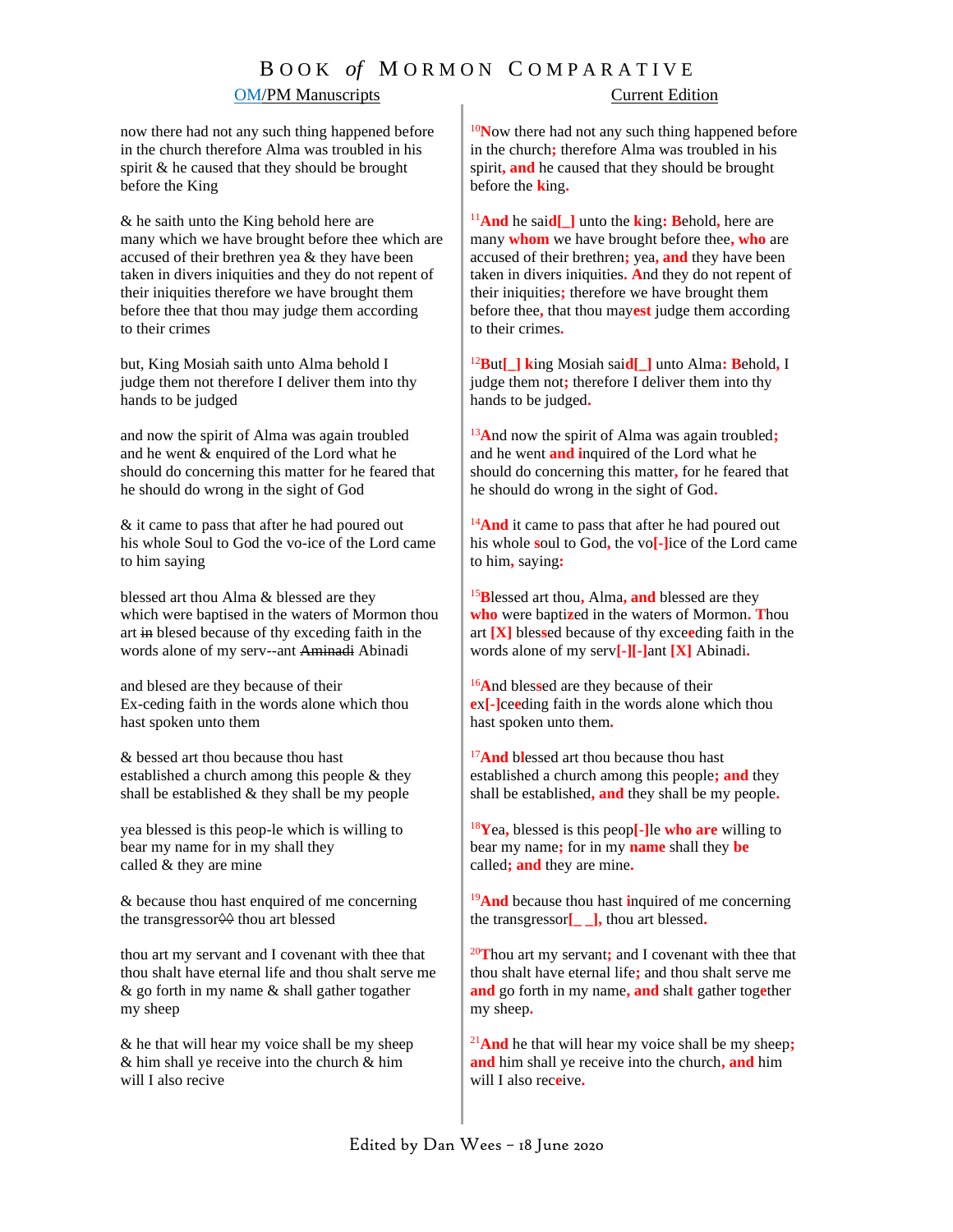## B O O K *of* M O R M O N C O M P A R A T I V E

### **OM/PM Manuscripts** Current Edition

for behold this is my church whosoever that is *b*aptised shall be bapt-ised unto repentance & whosoever ye receive shall believe in my nam(e) & him will I freely forgive

for it is I that taketh upon me the sins of the world for it is I that hath created them & it is I that granteth unto him that believeth in the end a place at my right hand

for behold in my name are they called  $&$  if they know me they shall come forth and shall have a place eternally at my right hand

and it shall come to pass that when the second trump shall sound then shall they that never knew me come forth & shall stand before me

& then shall they know that I am the Lord their God that I am their redeemer but they would not be redeemed

& thin will I confess *u*nto them that I never knew them & *1***60** they shall depart *i*nto everlasting fire prepared for the devil  $\&$  his angels

therefore I say unto you that he that will not hear my voice the same shall ye not receive into my church for him I will not receive at the last day

therefore I say unto you go and whosoever transgresset against me him shall ye judge according to the sins which he hath committed & if he confess his sins before thee and me and repenteth in the sinc*e*rity of his heart him shall ye forgive & I will forgive him also

yea & as often as my people repent will I forgive them their trespass(es)*pa*s against me

& ye shall also forgive one another your trespasse*s* for verily I say unto you *h*e that forgiveth not his neighbors trespasses when he sayeth that he repenteth the (same) hath brought himself under condemnation,

now I say unto you go & whosoever will not repent of his sins the same shall not be numbered among my people and this shall be observed from this time forward.

And it came to pass when Alma had heard these words he wrote them down that he might have them & that he might judge the people of that church according to the commandments of God,

<sup>22</sup>**F**or behold, this is my church; whosoever  $[X]$  is bapti**z**ed shall be bapt**[-]**i**z**ed unto repentance**. And**  who**m**soever ye receive shall believe in my nam**e; and** him will I freely forgive**.**

<sup>23</sup>**F**or it is I that taketh upon me the sins of the world**;** for it is I that hath created them**; and** it is I that granteth unto him that believeth **unto** the end a place at my right hand**.**

<sup>24</sup>**F**or behold**,** in my name are they called**; and** if they know me they shall come forth**,** and shall have a place eternally at my right hand**.**

<sup>25</sup>**A**nd it shall come to pass that when the second trump shall sound then shall they that never knew me come forth **and** shall stand before me**.**

<sup>26</sup>And then shall they know that I am the Lord their God**,** that I am their **R**edeemer**;** but they would not be redeemed**.**

<sup>27</sup>**And** th**e**n **I will** confess unto them that I never knew them**; and** they shall depart into everlasting fire prepared for the devil **and** his angels**.**

<sup>28</sup>**T**herefore I say unto you**,** that he that will not hear my voice**,** the same shall ye not receive into my church**,** for him I will not receive at the last day**.**

<sup>29</sup>**T**herefore I say unto you**, G**o**;** and whosoever transgresset**h** against me**,** him shall ye judge according to the sins which he ha**s[\_]** committed**; and** if he confess his sins before thee and me**,** and repenteth in the sincerity of his heart**,** him shall ye forgive**, and** I will forgive him also**.**

<sup>30</sup>**Y**ea**, and** as often as my people repent will I forgive them their trespass**es[\_ \_ \_]** against me**.**

<sup>31</sup>And ye shall also forgive one another your trespasses**;** for verily I say unto you**,** he that forgiveth not his neighbor**'**s trespasses when he say**s[\_ \_]** that he repent**s[\_ \_],** the **same** hath brought himself under condemnation**.**

<sup>32</sup>**N**ow I say unto you**, G**o**; and** whosoever will not repent of his sins the same shall not be numbered among my people**;** and this shall be observed from this time forward.

 $33$ And it came to pass when Alma had heard these words he wrote them down that he might have them**, and** that he might judge the people of that church according to the commandments of God**.**